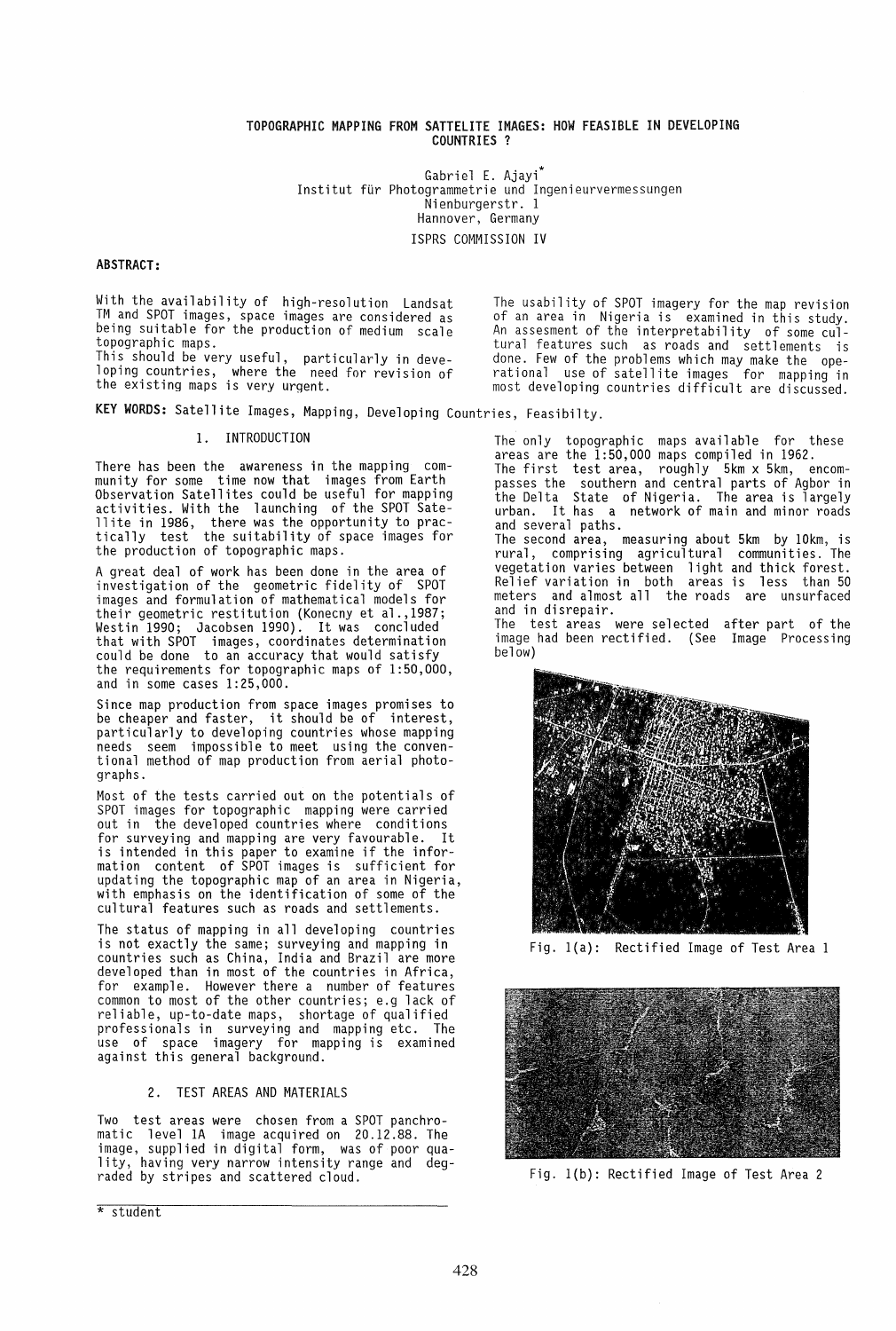# 3. IMAGE PROCESSING

Contrast enhancement was done on the image before it could be used at all. Based on the image histogram, contrast stretch was done by iterative use of the MAP function on the GOP 302 image<br>processing system. A high pass convolutional filtering by subtraction of the laplace transform

from the original image was later done to sharpen the high frequency details on the rectified images of the test areas.

A part of the image was rectified using control points digitized on the Federal Surveys map sheets SW 299 and NW 299. The rectified area was approxi- mately 27km x 25km, from which the two test areas mately 27km x 25km, from which the two test areas<br>were later selected. The rectified images of the test areas are shown in fig. 1.

Location of control points on the map and the image was a difficult task. Points, such as road intersections, which are normally used as GCP's, could not be clearly identified on the image.<br>On the other hand, most of the well defined road intersections on the image had not existed at the time of map compilation.

In all, 19 points were identified, out of which 13 were used for a second order polynomial transformation. The mean errors on 6 check points after transformation were 1.7 & 2.5 pixels in the row and column directions respectively. Resampling was done by bilinear interpolation, pixel size being<br>kept constant at 10 meters.

#### 4. IMAGE INTERPRETATION

The detectability of road networks and settlements in both test areas was investigated by comparing the maps with the plots of the features.

#### 4.1 Test Area 1

Figures 2 show the map of area 2 together with a plot of the features in the area. The upper part<br>of the map was cut off so as to show exactly the same area on both map and rectified image. (See fig.  $1(a)$ )

#### 4.1.1 Road network

Using the cursor of the GOP 302, plotting of all identifiable roads was done on one of the graphic planes. Figure 2b shows the plot for Area 1.

#### Main roads

According to specifications from the Federal Works Department regarding roads classification, main roads have a width of about 10 meters and are asphalted.



Fig. 2(a): Map of Area 1.

Map Legend

The only main road passing through this area is fully identifiable and plottable. It has a width of approximately 10 meters and 1S asphalted. It 1S labelled AB in fig. 2b.



Fig. 2(b): Plot of Road network in Area 1.

# Minor roads

These roads are supposed to have a width of about 8 meters and may or may not be surfaced.<br>It was not possible to quantitatively relate the total length of minor roads identifiable on the image to the length on the map, as only a few of the roads shown on the image existed at the time

of map compilation. For every road on the image that appears to end abruptly, it was verified on the ground whether it actually ends so or if further course of the road become unidentifiable due to some other reasons. It was found out that:

- minor roads having width of at least 5 meters are generally identifiable.
- along sections where road widths narrow down to less than 5 meters, the course becomes difficult or impossible to identify on the image. The decrease in width may be as a re-<br>sult of part of the road being covered by sult of part of the road being covered by weed or trees, as obtained at the points<br>labelled " 2" in fig. 2(b), or it may simply be that the road no longer continues with same width after a particular point. In the latter case, it appears to come to an abrupt end.

Such points of apparent discontinuity are labelled "3" in fig. 2(b).

• at some points, reflectance of the road and that of the adjoining buildings tend to "mix", thus making clear identification of the road impossible. These points are denoted by "1" in fig. 2(b).

It is estimated that up to 90% of the total length of minor roads having width of at least 5 meters are identifiable.

# Paths (Main and minor paths)

Main paths are defined as tracks with width less than 4 meters. They may be occasionally motorable. A minor path, on the other hand, is an unmotorable track having width of less than 2 meters.

Only a few paths could be identified on the image, typical width being about 4 meters.

Identification was only possible where the paths pass through weedy areas.

Paths in built-up areas were not identifiable.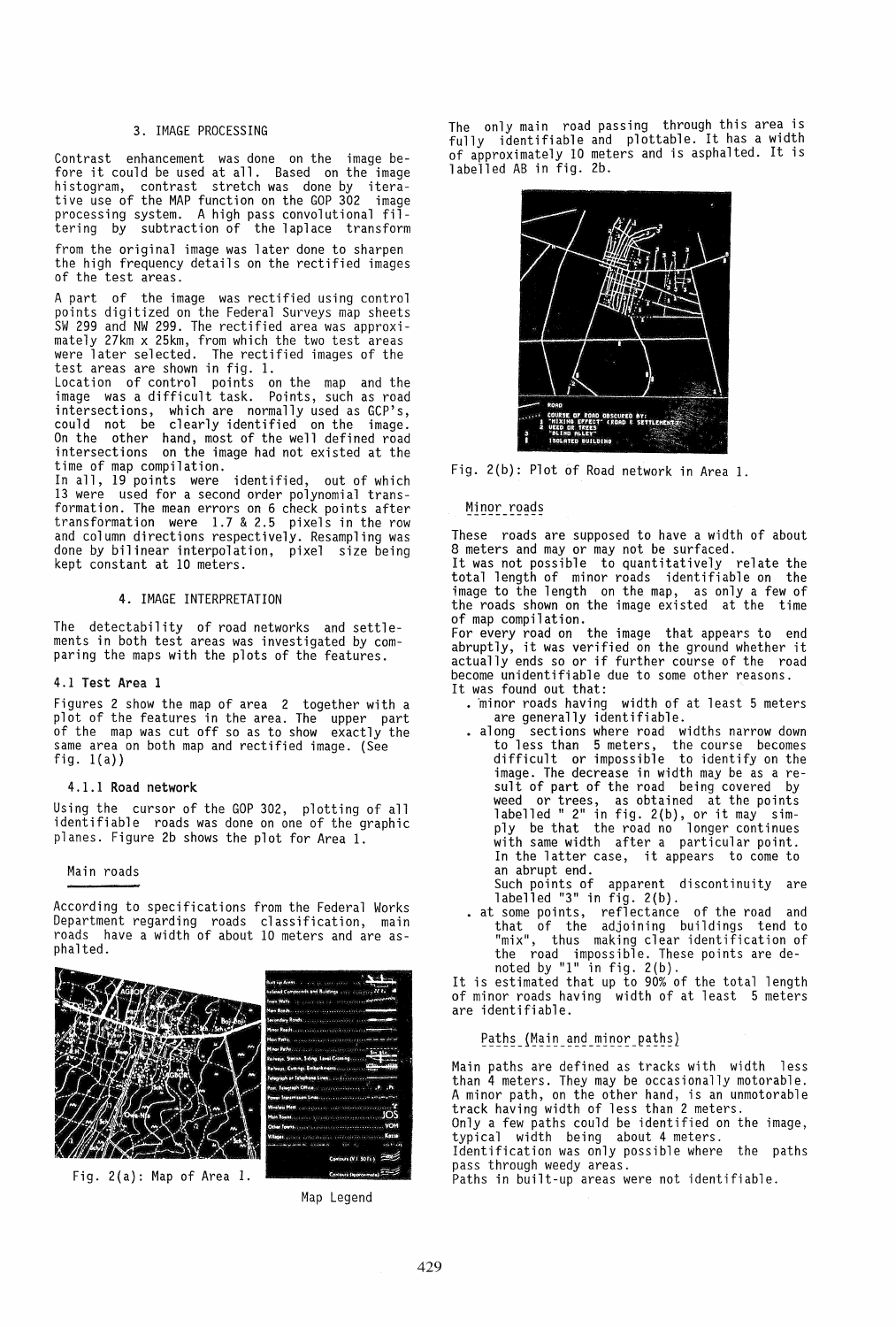It was not possible to determine what proportion of the total length of paths was detectable, as this would involve very elaborate field work. It is estimated that not more than 10% of all the paths are identifiable on the image.

### 4.1.2 Settlements, compounds and buildings

Settlements can be clearly identified and adequately demarcated. Isolated buildings are also recognizable, however compounds, as isolated group of buildings are not identifiable due to the scale of the image.

# 4.2 Test area 2

#### 4.2.1 Roads

The road network of the second area comprises minor roads and paths. Figures 3 show the map of this area and a plot of the identifiable roads.



Fig. 3(a): Map of Area 2.



Fig. 3(b): Plot of Road network and boundary of settlement in Area 2.

# Minor roads

An overlay of the map with the plotted roads shows that only about 50% of the total length of minor roads is detectable in this area.

Part of the reason for the poor result here is the state of the roads which is much worse than in the first area. Portions of the roads are overgrown with weeds, while parts are occluded by trees above. The course of the roads in such sections are usually unrecognizable on the image. Also, where roads pass through or follow boundaries of settlements, the course becomes undetectable.

# Paths

Except for some of the old paths which now appears to have been "upgraded" to minor roads, no paths are detectable on the image of this area.

#### 4.2.2 Settlements, Compounds and Buildings

Due to their high reflectance in contrast to the surrounding vegetation, settlements and isolated buildings can be identified. On the other hand, compounds are not recognizable.

# 5. OVERALL ASSESSMENT

The image is suitable for identification of main roads.

Minor roads are identifiable provided they are at least 5 meters wide.

Paths are generally not detectable on the image. This is partly due to the fact that the width is too small for the spatial resolution of the sensor, and partly to the fact that some of these tracks often run through woods and can therefore not be seen from above.

Pathways are sometimes the only communication links between rural communities and are therefore important features on topographic maps of such areas. Detail survey of these tracks have to be done by ground survey.

Settlements can be clearly recognized on the image<br>and their boundaries sufficiently demarcated. Iso-<br>lated buildings can also be identified. Identifiand their boundaries surriciently demailed<br>lated buildings can also be identified. Ide<br>cation of compounds is however not possible.

Change detection of settlements can be adequately done out using the image.

Apart from deficiencies in the detection of some map details as seen above, the use of space images for topographic mapping may not become popular in most developing countries for some time to come due to some operational problems peculiar to these countries.

In most developing countries, ground controls for geometric restitution of the images would, almost invariably, have to be provided through ground survey methods since large scale maps are gene-<br>rally not available.

Provision of ground controls by the traditional methods of land surveying (traversing etc) for a full image scene may take a long time considering that the geodetic control nets are in most cases poorly densified.

The cost of GPS positioning equipment, with which control points can be more easily and quickly established, restricts their use in most developing countries.

Since the available maps are usually too old to be used as reliable references, very extensive and time-consuming field verification woud be required to assess the amount of omission commision errors in the image interpretation and plotting. Ground verification with satellite images is a very te-<br>dious task because of the small scale of the dious task because of the small scale of the images. In most cases, such checks have to be sup-<br>ported by the use of aerial photographs which are ported by the use of aerial photographs which are<br>not always available.

The instrumentation requirements for mapping from satellite images is likely to discourage the use<br>of this method in most developing countries. The of this method in most developing countries. available analogue plotters are unsuitable because of the image geometry. Analytical plotters are beyond the reach of many survey departments because of their costs. Even where they are available, maintenance poses a great problem as breakdown is very frequent due to power fluctuations and bad handling.

If the use of space images for mapping is to be fully operational in developing countries, there must be the possibility of carring out projects using the locally available manpower.

Experience has shown that there is a dearth of qualified personnel in photogrammetry and cartography in most of the countries, with the result that most of the operations involved in map pro